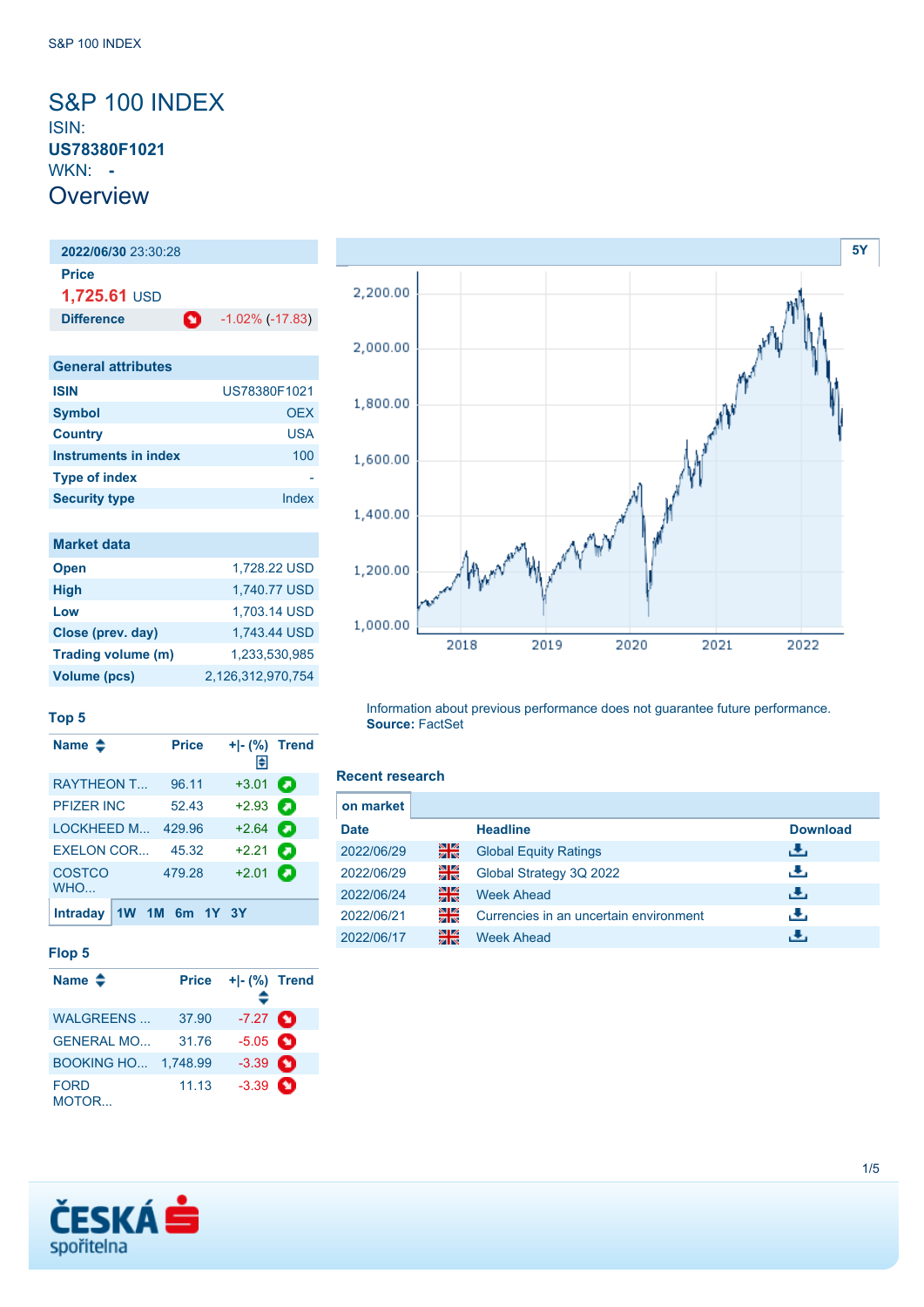#### **S&P 100 INDEX**

| SALESFORCE 165.04 -3.26    |  |  |  |  |  |  |
|----------------------------|--|--|--|--|--|--|
| Intraday 1W 1M 6m 1Y 3Y    |  |  |  |  |  |  |
|                            |  |  |  |  |  |  |
| <b>Futures and Options</b> |  |  |  |  |  |  |
| <b>Related Futures</b>     |  |  |  |  |  |  |
| <b>Related Options</b>     |  |  |  |  |  |  |

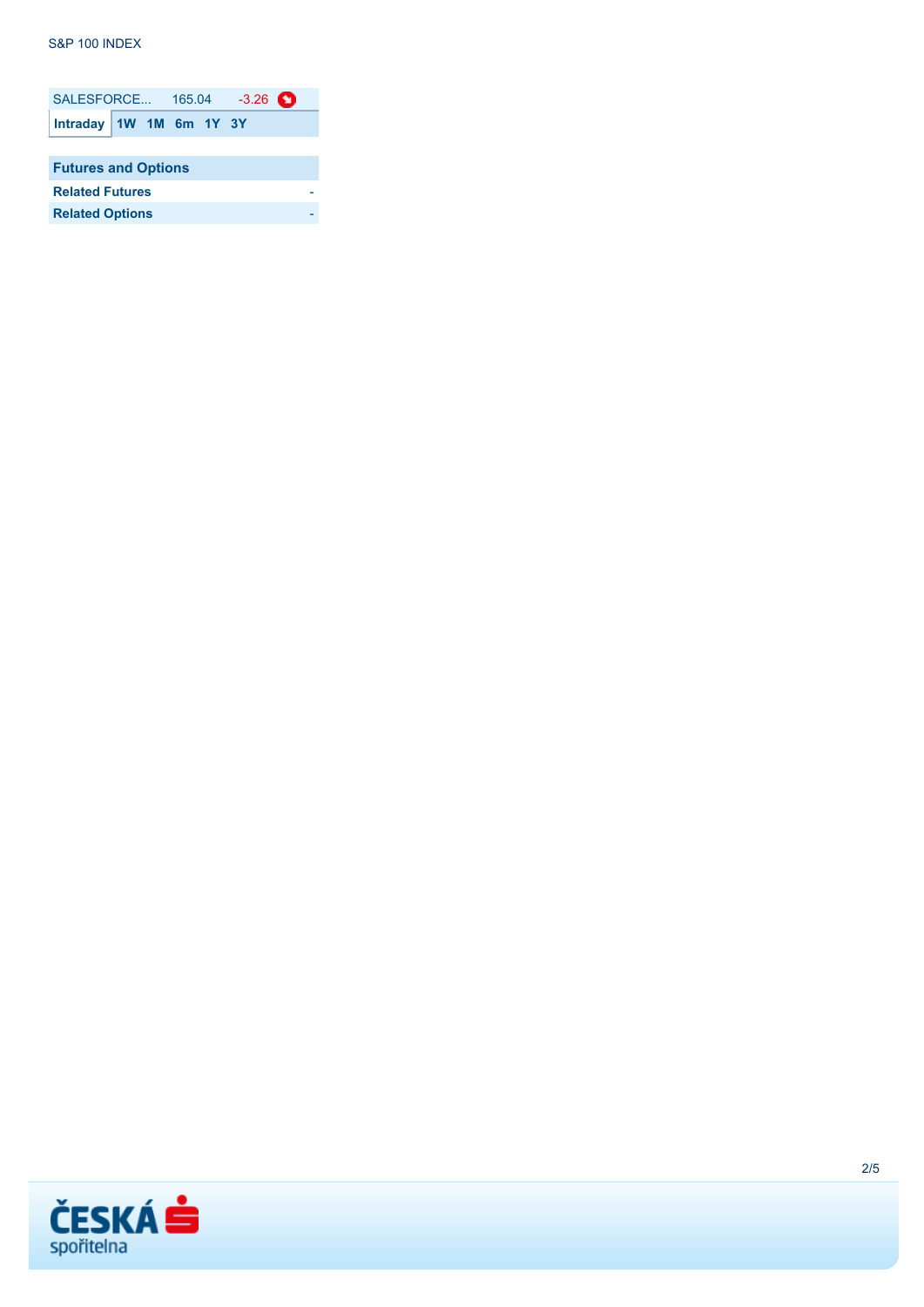## **Details**

**2022/06/30** 23:30:28 **Price**

**1,725.61** USD

**Difference** -1.02% (-17.83)

| <b>General attributes</b> |              |
|---------------------------|--------------|
| <b>ISIN</b>               | US78380F1021 |
| <b>Symbol</b>             | OFX          |
| <b>Country</b>            | USA          |
| <b>Security type</b>      | Index        |
| Instruments in index      | 100          |

| <b>Market data</b>  |                   |
|---------------------|-------------------|
| <b>Open</b>         | 1,728.22 USD      |
| <b>High</b>         | 1,740.77 USD      |
| Low                 | 1,703.14 USD      |
| Close (prev. day)   | 1,743.44 USD      |
| Trading volume (m)  | 1.233.530.985     |
| <b>Volume (pcs)</b> | 2,126,312,970,754 |

### **Performance and Risk**

|                   | 6m              | 1Y                           | 3Y        |
|-------------------|-----------------|------------------------------|-----------|
| <b>Perf</b> (%)   |                 | $-21.68\% -12.17\% +33.00\%$ |           |
| Perf (abs.)       | -477.72 -239.14 |                              | $+428.15$ |
| <b>Beta</b>       |                 |                              |           |
| <b>Volatility</b> | 26.04           | 20.61                        | 24.49     |



Information about previous performance does not guarantee future performance. **Source:** FactSet

| <b>Price data</b>                           |                              |
|---------------------------------------------|------------------------------|
| Ø price 5 days   Ø volume 5 days (pcs.)     | 1,755.95 USD (1,119,561,847) |
| Ø price 30 days   Ø volume 30 days (pcs.)   | 1,784.11 USD (1,176,655,342) |
| Ø price 100 days   Ø volume 100 days (pcs.) | 1,921.27 USD (1,174,601,030) |
| Ø price 250 days   Ø volume 250 days (pcs.) | 2,018.39 USD (1,080,711,508) |
| <b>YTD High   date</b>                      | 2,227.86 USD (2022/01/04)    |
| <b>YTD Low   date</b>                       | 1,657.86 USD (2022/06/16)    |
| 52 Weeks High   date                        | 2,227.86 USD (2022/01/04)    |
| 52 Weeks Low   date                         | 1,657.86 USD (2022/06/16)    |

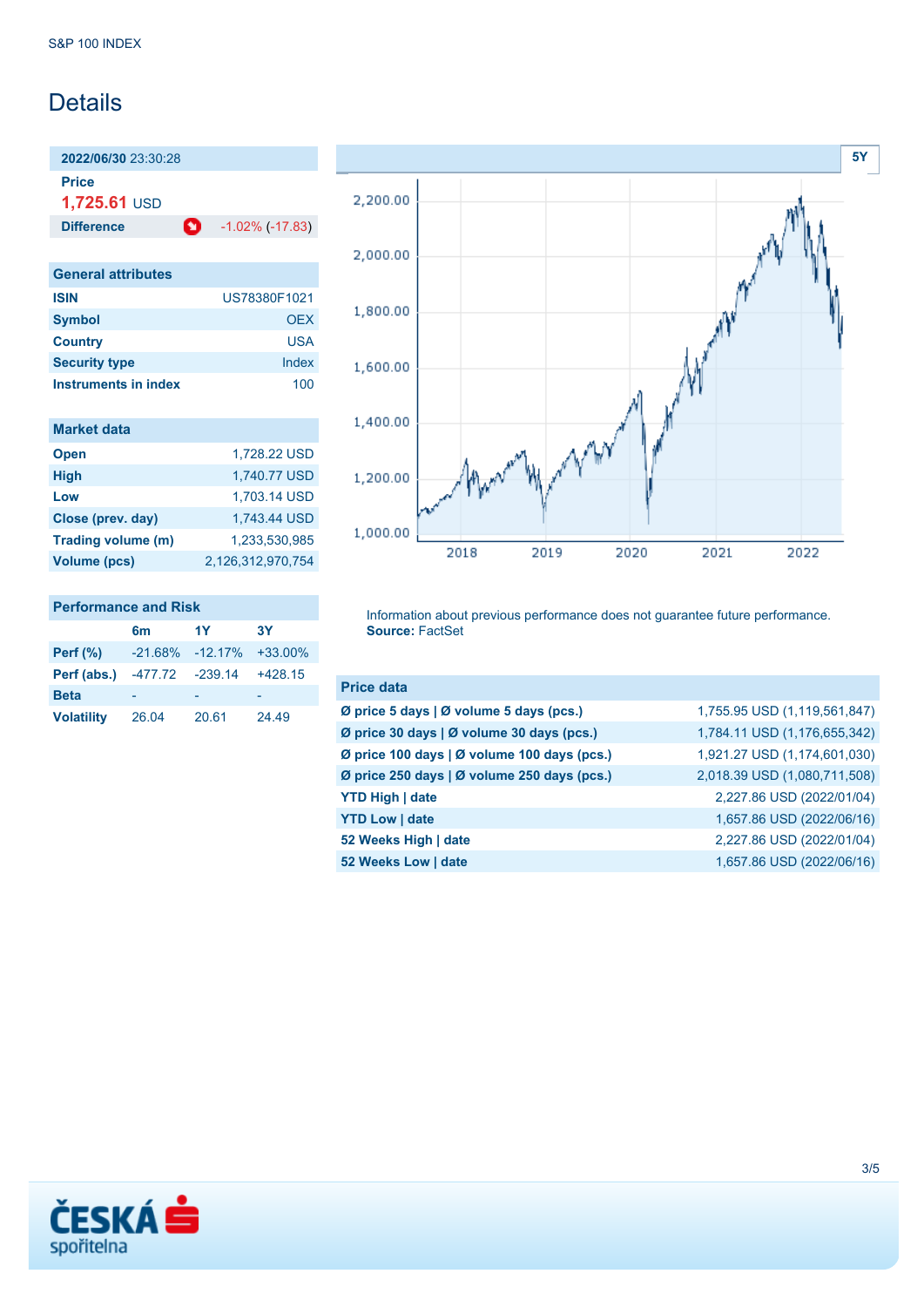# **Composition**

#### Page 1 of 4  $<< <$  $>$   $>$

| Name $\clubsuit$<br><b>ISIN</b>                  | <b>Price</b> | Diff % $\triangleq$<br>Diff $+/-$ | Performance $\triangle$ | <b>Date</b><br><b>Time</b> | Turnover Pc. ♦<br>Turnover Money ♦ |
|--------------------------------------------------|--------------|-----------------------------------|-------------------------|----------------------------|------------------------------------|
| <b>3M COMPANY</b><br>US88579Y1010                | 129.41       | $-0.28%$<br>$-0.36$               |                         | 22/06/30<br>22:03:29       | 3,341,148<br>431, 158, 471. 95     |
| <b>ABBOTT LABORATORIES</b><br>US0028241000       | 108.65       | $-0.41%$<br>$-0.45$               |                         | 22/06/30<br>22:04:15       | 6.070.930<br>658,657,034.85        |
| <b>ABBVIE INC.</b><br>US00287Y1091               | 153.16       | $-0.64%$<br>$-0.98$               |                         | 22/06/30<br>22:03:21       | 7,289,474<br>1,114,470,161.53      |
| <b>ACCENTURE PLC</b><br>IE00B4BNMY34             | 277.65       | $-0.77%$<br>$-2.16$               |                         | 22/06/30<br>22:00:02       | 2,562,240<br>711,613,760.57        |
| <b>ADOBE INC.</b><br>US00724F1012                | 366.06       | $-0.66%$<br>$-2.44$               |                         | 22/06/30<br>22:00:00       | 2,595,510<br>948, 130, 106.03      |
| ALPHABET INC. CLASS C<br>US02079K1079            | 2,187.45     | $-2.57%$<br>$-57.68$              |                         | 22/06/30<br>22:00:01       | 1,902,302<br>4, 161, 920, 478. 37  |
| ALTRIA GROUP INC.<br>US02209S1033                | 41.77        | 0.02%<br>0.01                     |                         | 22/06/30<br>22:03:25       | 10,556,469<br>440, 163, 601. 28    |
| AMAZON.COM INC.<br>US0231351067                  | 106.21       | $-2.49%$<br>$-2.71$               |                         | 22/06/30<br>22:00:00       | 97.679.401<br>10,316,642,004.70    |
| AMERICAN EXPRESS CO<br>US0258161092              | 138.62       | $-0.61%$<br>$-0.85$               |                         | 22/06/30<br>22:03:20       | 4,123,483<br>567,214,747.19        |
| AMERICAN INTERNATIONAL GR<br>US0268747849        | 51.13        | 0.65%<br>0.33                     |                         | 22/06/30<br>22:00:01       | 4,068,843<br>206,917,650.84        |
| <b>AMERICAN TOWER CORP</b><br>US03027X1000       | 255.59       | 0.96%<br>2.43                     |                         | 22/06/30<br>22:00:02       | 1,938,097<br>494, 349, 102.88      |
| <b>AMGEN INC.</b><br>US0311621009                | 243.30       | $-0.87%$<br>$-2.13$               |                         | 22/06/30<br>22:00:00       | 3,033,810<br>737,628,623.34        |
| <b>APPLE INC</b><br>US0378331005                 | 136.72       | $-1.80%$<br>$-2.51$               |                         | 22/06/30<br>22:00:01       | 98,964,467<br>13,506,275,523.23    |
| AT&T INC.<br>US00206R1023                        | 20.96        | 0.05%<br>0.01                     |                         | 22/06/30<br>22:03:09       | 37,655,687<br>788,994,703.69       |
| <b>BANK OF AMERICA CORP.</b><br>US0605051046     | 31.13        | $-2.29%$<br>$-0.73$               |                         | 22/06/30<br>22:00:02       | 46,312,262<br>1,440,280,967.90     |
| <b>BANK OF NEW YORK MELLON C</b><br>US0640581007 | 41.71        | $-1.65%$<br>$-0.70$               |                         | 22/06/30<br>22:03:26       | 3,223,506<br>134, 331, 122. 91     |
| <b>BERKSHIRE HATHAWAY INC. C</b><br>US0846707026 | 273.02       | $-0.17%$<br>$-0.47$               |                         | 22/06/30<br>22:03:36       | 4,625,535<br>1,259,937,557.86      |
| <b>BLACKROCK INC.</b><br>US09247X1019            | 609.04       | $-1.44%$<br>$-8.92$               |                         | 22/06/30<br>22:00:02       | 721,811<br>438,929,714.69          |
| <b>BOEING CO., THE</b><br>US0970231058           | 136.72       | $-1.25%$<br>$-1.73$               |                         | 22/06/30<br>22:00:01       | 8,455,129<br>1,142,401,894.17      |
| <b>BOOKING HOLDINGS INC.</b><br>US09857L1089     | 1,748.99     | $-3.39%$<br>$-61.34$              |                         | 22/06/30<br>22:00:00       | 640,773<br>1,118,516,729.47        |
| BRISTOL-MYERS SQUIBB CO.<br>US1101221083         | 77.00        | $-1.64%$<br>$-1.28$               |                         | 22/06/30<br>22:00:02       | 14,219,721<br>1,094,297,354.73     |
| <b>BROADCOM INC.</b><br>US11135F1012             | 485.81       | $-0.94%$<br>$-4.60$               |                         | 22/06/30<br>22:00:00       | 1,888,997<br>918,672,237.88        |
| CAPITAL ONE FINANCIAL COR<br>US14040H1059        | 104.19       | $-1.34%$<br>$-1.42$               |                         | 22/06/30<br>22:00:02       | 2,177,895<br>226,455,826.44        |